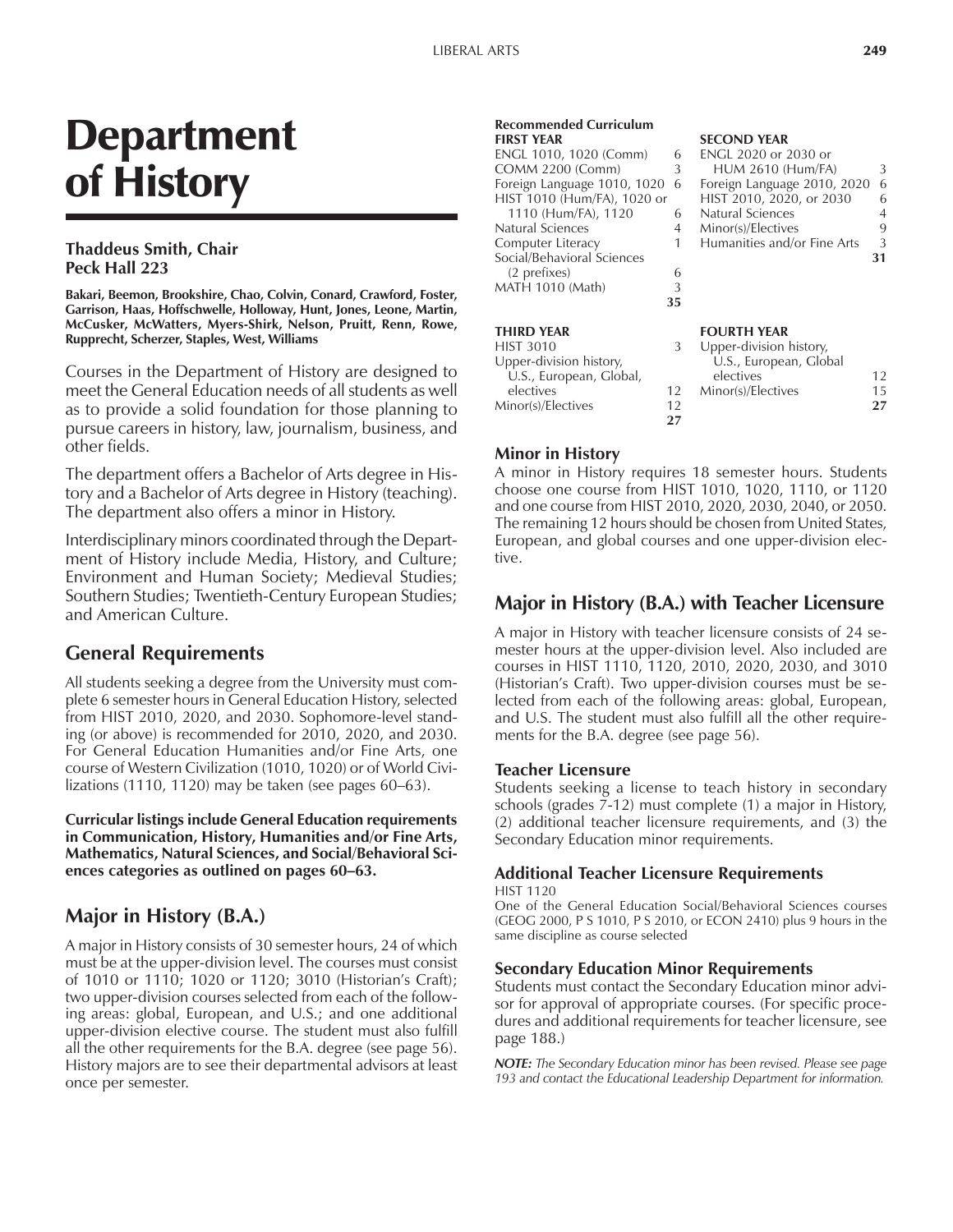| <b>Recommended Curriculum</b><br><b>FIRST YEAR</b> |    | <b>SECOND YEAR</b>          |    |
|----------------------------------------------------|----|-----------------------------|----|
| ENGL 1010, 1020 (Comm)                             | 6  | <b>ENGL 2020 or 2030 or</b> |    |
| Foreign Language 1010, 1020                        | 6  | <b>HUM 2610 (Hum/FA)</b>    | 3  |
| HIST 1110 (Hum/FA)                                 | 3  | HIST 1120 (Licensure)       | 3  |
| Natural Sciences                                   | 4  | COMM 2200 (Comm)            | 3  |
| GEOG 2000 (Soc/Beh Sci)                            | 3  | Foreign Language 2010, 2020 | 6  |
| Humanities/Fine Arts                               | 3  | HIST 2010, 2020, and        |    |
| P S 1010, P S 2010, or                             |    | 2030 or 3060                | 9  |
| ECON 2410 (Soc/Beh Sci)                            | 3  | Natural Sciences            | 4  |
| MATH 1010 or 1710 (Math)                           | 3  | Minor(s)/Electives          | 6  |
|                                                    | 31 |                             | 34 |
| <b>THIRD YEAR</b>                                  |    | <b>FOURTH YEAR</b>          |    |
| Emphasis for licensure in                          |    | Upper-division history      |    |
| either GEOG, ECON, PS                              | 9  | U.S., European, Global      |    |
| <b>HIST 3010</b>                                   | 3  | electives                   | 15 |
| Upper-division history                             |    | Minor(s)/Electives          | 14 |
| U.S., European, Global                             |    |                             | 29 |
| electives                                          | 9  |                             |    |
| Minor(s)/Electives                                 | 9  |                             |    |
|                                                    | 30 |                             |    |
|                                                    |    |                             |    |

# **Interdisciplinary Minors**

Interdisciplinary minors are open to all students in the University. The Department of History coordinates the interdisciplinary minors in Media, History, and Culture; Environment and Human Society; Medieval Studies; Southern Studies; Twentieth-Century European Studies; and American Culture. See Interdisciplinary Minors beginning on page 76.

# **Courses in History [HIST]**

- 1010 Survey Western Civilization I. Three credits. A survey of Western humanity from the earliest cultures to 1715. **May be used to satisfy one part of the General Education Humanities and/ or Fine Arts requirement. Student may not take both 1010 and 1110 for credit. HIST 1010 is NOT a prerequisite for HIST 1020.**
- **1020 Survey Western Civilization II.** Three credits. A survey of Western humanity since 1715. **May be used to satisfy one part of the General Education Humanities and/or Fine Arts requirement. Student may not take both 1020 and 1120 for credit.**
- 1110 **Survey World Civilization I.** Three credits. A global approach to history, with cultural interchange as a major thematic focus; reasons for the rise and decline of civilizations. **May be used to satisfy one part of the General Education Humanities and/or Fine Arts requirement. Student may not take both 1010 and 1110 for credit. HIST 1110 is NOT a prerequisite for HIST 1120.**
- **1120 Survey World Civilization II.** Three credits. The impact of Western expansion upon the indigenous civilizations of Asia, Africa, and the Americas; their mutual interchange in the creation of the modern world. **May be used to satisfy one part of the General Education Humanities and/or Fine Arts requirement. Students may not take both 1020 and 1120 for credit.**
- 2010, 2020 Survey of United States History I, II. Three credits each. Survey of the political, economic, social, cultural, and diplomatic phases of American life in its regional, national, and international aspects. HIST 2010 discusses the era from the begin-

ning to 1877. HIST 2020 discusses the era from 1877 to the present. **These courses are prerequisite for all advanced courses in American history and satisfy the General Education History requirement. HIST 2010 is NOT a prerequisite for HIST 2020.**

- **2030 Tennessee History.** Three credits. The role of the state in the development of the nation. **May be used to satisfy a General Education requirement.**
- 2040 Survey African-American History I. Three credits. (Same as AAS 2040.) The role of African Americans in establishing and shaping the American nation. Covers their historical development and contributions to American art, music, literature, and religion.
- 2050 Survey African-American History II. Three credits. (Same as AAS 2050.) The role of African Americans in shaping the American nation and creating a twentieth-century racial identity. Covers their historical development and examines their contributions to American art, music, literature, and religion.

#### **Upper-Division Course Offerings**

Six hours of HIST 2010, 2020, or 2030 are required of all students and are prerequisite to all upper-division American History courses. Three hours of HIST 1010, 1020, 1110, OR 1120 are prerequisite for all other courses. Exceptions are stated in the course descriptions or may be made by the department.

- 3010 The Historian's Craft. Three credits. Investigates the full range of activities of professional historians, teaches skills of research and writing history, and prepares students to enter the professional job market or to seek further education. Required for all History majors.
- **3020 Topics in American History.** Three credits. A detailed analysis of selected historical controversies. Topics vary from year to year.
- **3030 Topics in African American History.** Three credits. A seminar course exploring selected topics and problems in the African-American experience since 1619. Possible topics include the Great Migration, the life and work of Malcolm X, Pan-Africanism, Caribbean enslavement, the African-American church, the African-American woman, African-American education, and the Harlem Renaissance. **This course may not be repeated for credit in either the major or minor.**
- **3040 Topics in American Cultural History.** Three credits. Literature, arts, social sciences, and popular culture examined with regard to a particular topic (such as the history of sexuality or the history of cultural rebellion) in order to understand how Americans have reacted to conflicting values in society.
- **3050 Topics in Southern Studies.** Three credits. Detailed examination of a particular topic important to the region's society, life, and development.
- **3060 Topics in Tennessee History.** Three credits. Prerequisites: HIST 2010, 2020, and 3010. Detailed examination of a pertinent topic; topics will vary. Students may take HIST 3060 for credit twice but permission of the department is required for the second enrollment.
- **3070 Topics in World History.** Three credits. A detailed examination of a topic pertinent to world history. Topics vary.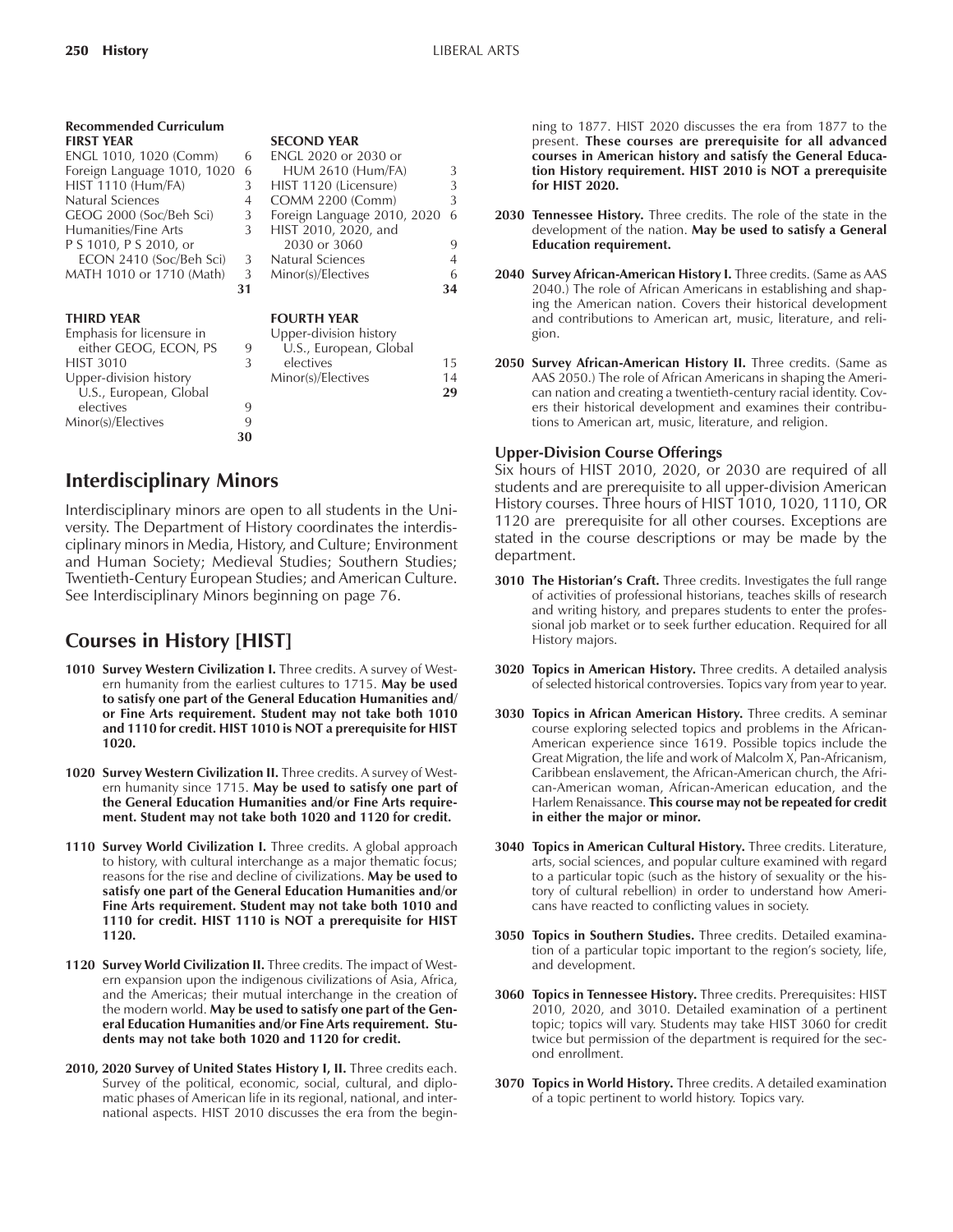- **3080 Topics in Modern Middle East History.** Three credits. A major problem or political or social development in the contemporary Middle East.
- **3090 Topics in European History.** One to three credits. Selected problems in European history assigned for individual study. Emphasis on student's mastery of assigned material through independent study and consultation with a faculty director.
- **3110 Explorations in Public History.** Three credits. Historical artifacts with special emphasis on eighteenth- and nineteenth-century American architecture and furnishings. Related work in techniques of genealogical research. Readings, discussions, reports, and field trips.
- **3120 Military History of the United States.** Three credits. Particular emphasis on land warfare; examines battles, campaigns, and wars and the military's relationship to American governmental, societal, technological, and managerial patterns.
- **3130 The Vietnam War.** Three credits. Examines military, diplomatic, political, and cultural aspects of the Vietnam War. Causes of the war; interplay between military, diplomatic, and domestic policy; historical memory of the conflict through analysis of texts, oral histories, films, and material culture.
- **3140 Latin American History.** Three credits. Prerequisites: HIST 1010 and 1020 or 1110 and 1120 recommended. Examines the chronological and basic periods, themes, and topics of Latin Americaís economic, social, political, and cultural histories from pre-Colombian times to the present.
- **3150 Global History: 1945-1975.** Three credits. An integrated examination of major themes and selected area studies of the postwar world. Themes include the cold war, emergence of independent countries, economic globalization, religious stirrings, massive migrations, social revolution.
- **3160 Study Abroad in Africa.** Six credits. Theoretical as well as firsthand experience on the history and cultures of Africa. **Course may not be repeated for additional history hours.**
- **3170 History of the American South in Film**. Three credits. Explores the South's image in major motion pictures during the twentieth century. Examines the links between the portrait of the South on screen and the particular social, political, cultural, and economic concerns of the historical period in which the films were made.
- **3180 History of Modern War in Film.** Three credits. Modern war as presented in major motion pictures. Analyzes the cultural responses to war in the twentieth and twenty-first centuries through movies made about war.
- **4010 Colonial America.** Three credits. Exploration and colonization of North America, relations between Native Americans and Europeans, and the development of colonial societies and identity from 1492 to 1760.
- **4020 The American Revolution.** Three credits. Examines international conflicts from the Seven Years' War through the War of 1812, while emphasizing political, social, intellectual, and economic developments in the new United States.
- **4030 Jacksonian America, 1815-1850.** Three credits. Major political, social, and economic developments in the awakening of American nationalism, Jacksonian democracy, expansionism, and the Mexican War.
- **4040 Civil War and Reconstruction.** Three credits. Sectional differences of the 1850s, Civil War, Reconstruction, and the Grant Era.
- **4050 Modern America, 1877-1914.** Three credits. The nature and consequences of the shift of the United States from an agrarian to an urban and industrialized society between Reconstruction and World War I.
- **4060 Modern America, 1914-1945.** Three credits. The increasing involvement of the United States in world affairs from World War I through World War II and the social and political consequences of economic complexity which resulted in prosperity, depression, and the New Deal.
- **4070 Modern America, Post-1945.** Three credits. The major social, political, economic, and diplomatic developments in the history of the United States from 1945 to the present with particular emphasis on the role of government.
- **4130 The Sunbelt.** Three credits. The rise of the Southern rim of states-from Kitty Hawk to Hollywood-as influenced by such figures as D. W. Griffith, Margaret Mitchell, Walt Disney, Lyndon Johnson, Martin Luther King, Cesar Chavez, Elvis Presley, Sam Walton, and Ronald Reagan.
- **4140 Sections in American History: The West.** Three credits. The role of the frontier in American history. Emphasis on the trans-Mississippi West.
- **4150 The American South**. Three credits. Major themes that have created and recreated Southern culture from the Colonial period to the present. Explores the major social, political, and economic factors that made and remade the region through time.
- **4210 Middle Ages.** Three credits. The progress of medieval civilization with emphasis on the period from 1100 to 1300.
- **4212 Intellectual and Cultural History of Early Modern Europe.** Three credits. Examines major trends and movements in artistic, literary, social, economic, political, scientific, and religious thought in cultural context and diffusion in society, and how these trends and movements have changed European concepts since the Enlightenment. Begins about 1200 to establish a background and then focuses on 1400 to 1789.
- **4213 Intellectual and Cultural History of Modern Europe.** Three credits. Examines major trends and movements in artistic, literary, social, economic, political, scientific, and religious thought in cultural context and diffusion in society, and how these trends and movements have changed European concepts since the Enlightenment. Begins about 1650 then focuses on 1789 to the present.
- **4220 Renaissance Europe.** Three credits. Examines the political, economic, social, intellectual, and cultural developments of Italy, France, England, Germany, and the Low Countries during the fourteenth through the seventeenth centuries.
- **4230 Reformation Europe.** Three credits. Examines the political, economic, social, intellectual, and cultural developments of Italy, France, England, Germany, and the Low Countries during the sixteenth and seventeenth centuries.
- **4240 Europe: Absolutism and Enlightenment.** Three credits. European history in the seventeenth and eighteenth centuries, covering social, economic, intellectual, and political developments.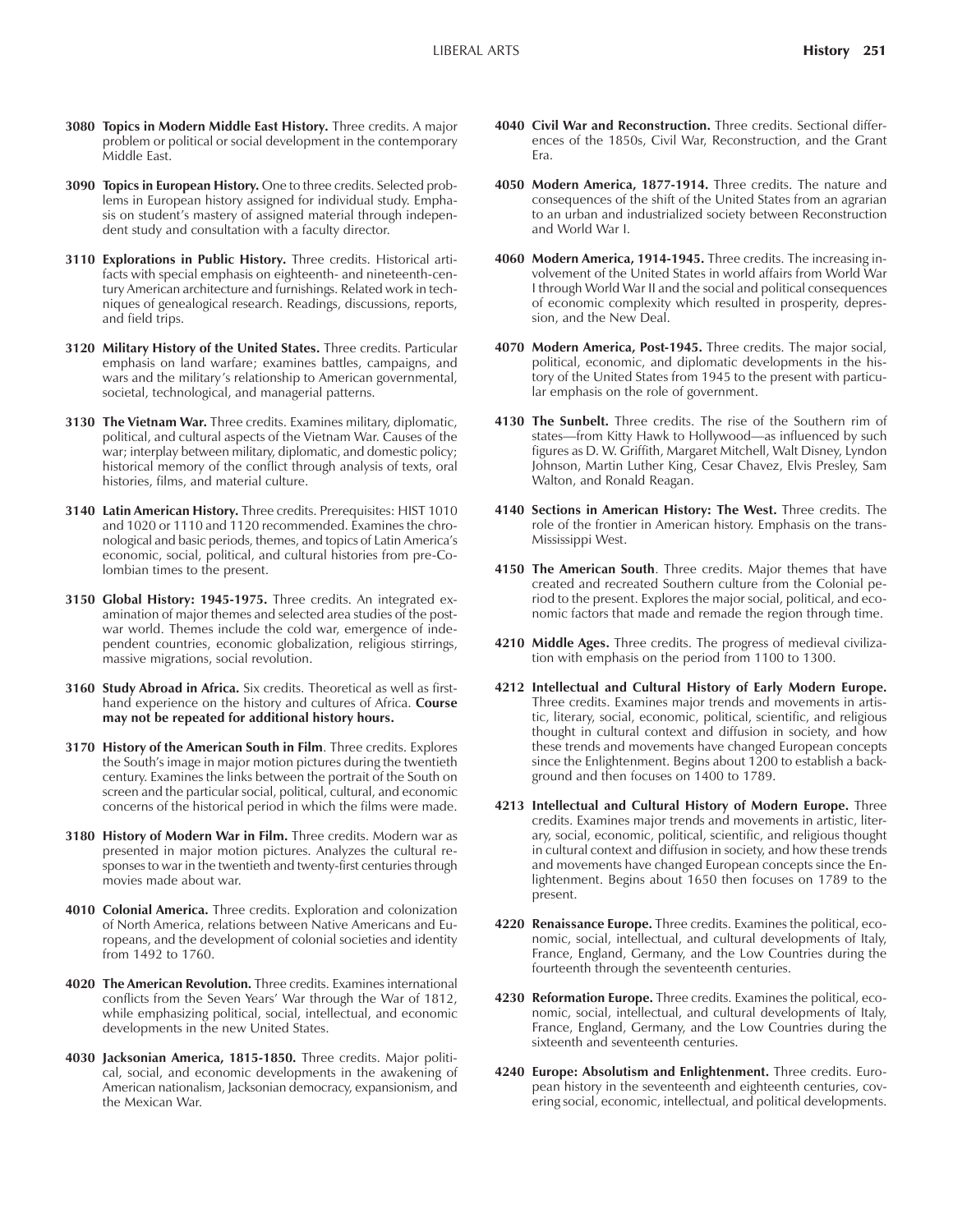- **4250 Europe: The French Revolution and Napoleon.** Three credits. The social, political, and economic aspects of the Old Regime the French Revolution, and the Napoleonic period in European history.
- **4260 France Since 1870.** Three credits. The social, political, intellectual, cultural, and economic history of France from the origins of the Third Republic to the present.
- **4270 Europe 1815-1900.** Three credits. Nineteenth-century Europe.
- **4280 Europe 1900-1939.** Three credits. Europe in the early twentieth century with emphasis on the impact of continued industrialization, total war, and totalitarian ideologies.
- **4290 Europe Since 1939.** Three credits. Major European countries and themes from World War II to the present.
- **4310 Germany to 1870.** Three credits. The evolution of the German states from their Indo-European origins to their unification in a single German nation in 1871 with particular emphasis on the history of German men and women since the Middle Ages. The history of Austria and its possessions also included.
- **4320 Germany Since 1870.** Three credits. History of Germany from national unification in 1871 through its reunification in the contemporary world. Emphasis on the major social, cultural, political, intellectual, and economic developments of the period as they relate to both German men and women. The history of the Austro-Hungarian empire (1867-1918) and the modern Austrian state also included.
- **4330 Russia to the Twentieth Century.** Three credits. Russian history from its beginnings to the end of the nineteenth century.
- **4340 Russia in the Twentieth Century.** Three credits. A continuation of 4330 emphasizing the Revolution and the Soviet era.
- **4350 England to 1783.** Three credits. English history from earliest times to the end of the American Revolution with emphasis on major political, cultural, economic, and social developments.
- **4360 Britain in the Nineteenth Century.** Three credits. Political, economic, diplomatic, military, and cultural developments from the end of the Napoleonic era to Gladstone's retirement in 1894.
- **4370 Britain in the Twentieth Century.** Three credits. Political, military, imperial, economic, and social history of a changing Britain in its century of total war, imperial decline, and economic readjustment.
- **4410 Classical History**. Three credits. Ancient Greece and Rome, from about 2,000 B.C. to A.D. 476, emphasizing the classical historians, Greek and Roman culture.
- **4420 The Medieval Mediterranean World.** Three credits. Examines the political, economic, social and intellectual, and cultural development of the countries bordering the Mediterranean.
- **4430 Sub-Saharan Africa.** Three credits. (Same as AAS 4430.) Prerequisite: HIST 2040, 2050, 1010, 1020, 1110, or 1120 or AAS 2040 or 2050. Survey of the history of Africa from prehistoric times to the present. Emphasis on the early African kingdoms, European imperialism and colonialism, and the role of Africa as a contemporary world force.
- **4440 The Middle East.** Three credits. The rise and spread of Islam, the Ottoman Empire, European imperialism in the Middle East,

and contemporary developments. Emphasis on cultural contributions of the Middle East to Western civilization.

- **4450 Japan.** Three credits. Japanese history from the formation of the first Japanese political state to the country's emergence as a post-World War II economic superpower.
- **4460 China.** Three credits. Chinese history from antiquity to the present People's Republic, stressing social history and the unique cultural features defining China's civilization.
- **4470 Canada.** Three credits. Canadian history from the colonial era to the present.
- **4480 South America.** Three credits. Cultural, economic, and political traditions since 1492.
- **4490 Mexico and the Caribbean.** Three credits. (Same as AAS 4490.) The development of cultural, economic, and political traditions since 1492.
- **4510 Colonial Latin America.** Three credits. Examines the indigenous societies present before European colonization and the first encounters in Mexico, the Caribbean, and South America. Analyzes political structures imposed by the Spanish as well as the social and cultural implications of colonialism and miscegenation.
- **4520 Modern Latin America.** Three credits. Prerequisite: HIST 1010, 1020, 1110, 2040, or 2050. Nineteenth- and twentieth-century Latin America. Examines colonial background, then focuses on the post-Independence period. Explores economic, political, social, and cultural developments since Independence.
- **4530 Latin American-United States Relations.** Three credits. Relations between the United States and Latin America in the nineteenth and twentieth centuries with emphasis on the effect of cultural differences on inter-American diplomacy.
- **4610 History of Medicine.** Three credits. Medical developments and the relationship between medicine and society. Examines two medical traditions: the West and China. Focus not only on major developments in medicine but also on the systems of healing in these cultures; compares roles medicine played within these societies. Also investigates impact of Western scientific medicine on various systems of traditional medicine.
- **4620 American Medical History.** Three credits. History of health in the United States and the changing role and perception of the medical profession from 1607 to the present.
- **4630 Quantitative History.** Three credits. Examines quantitative reasoning in historical research. Covers historiographical questions and practical research skills. Includes historical causality, historical change over time, data preparation, sampling, and the interpretation of quantitative data.
- **4640 Environmental History.** Three credits. Traces environmental change in America from the Puritans to the present and from wilderness to suburbia. Explains impact of growth, settlement, and resource exploitation on our national landscape and institutions.
- **4650 Religious Experience in America.** Three credits. Explores the nature of religion as experienced in American history focusing on the questions "How has religion affected America?" and "How has America affected religion?" Emphasis on the nineteenth and twentieth centuries and on the contact of and exchanges among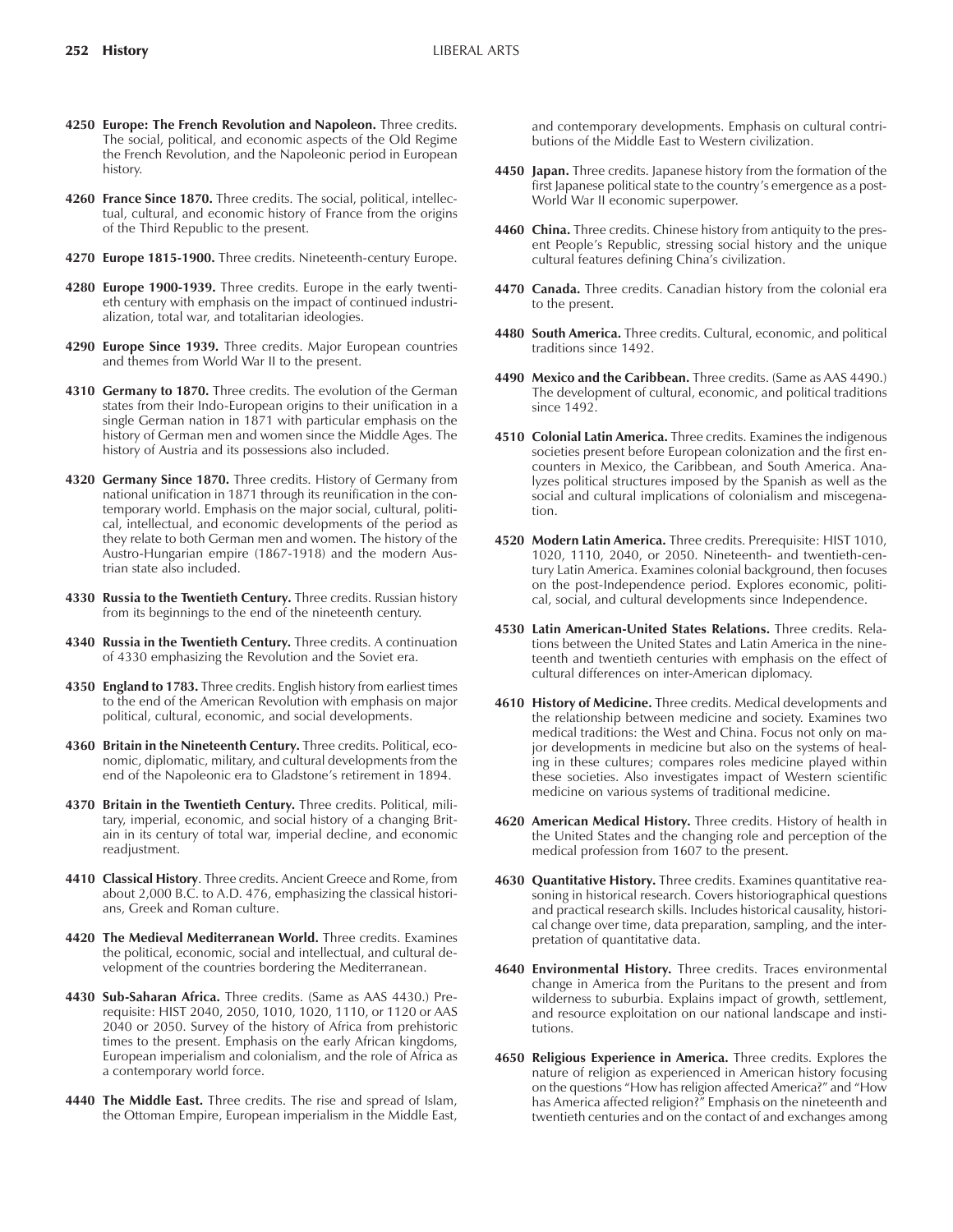traditions such as Protestant/Catholic Christianity, Judaism, Islam, and Animism.

- **4660 American Architectural History.** Three credits. An analysis of the historical development of American architecture and of architecture as evidence of America's cultural, social, economic, and technological growth from 1607 to the present.
- **4670 American Urban History.** Three credits. Development and growth of cities and suburbs from the colonial period to the present with particular emphasis on urban institutions, problems, politics, culture, and society.
- **4680 History of Sport in America.** Three credits. The role of sport in American society from the colonial era to the present, with emphasis on how sporting activities reflect political, cultural, and economic characteristics of various time periods.
- **4690 Native American History.** Three credits. The North American Indian from the entrance into the New World until the present with emphasis on relationships among tribes, economic development, prominent personages, and adaptation to white culture.
- **4710 American Biography.** Three credits. Lives and achievements of men and women most prominent in American history. Selected biographies and autobiographies will be read and analyzed.
- 4720 Boone's and Crockett's America. Three credits. Prerequisites: HIST 2010 and 2020 required. The mass movement of farm families into the interior of North America before 1860. Emphasis on Native American life, frontier politics, society, and culture, as well as the subsequent development of a "frontier myth" celebrating this folk migration.
- **4730 American Social History.** Three credits. Examines class, ethnicity, family life, and community in America from the colonial period to the present.
- **4740 American Cultural and Intellectual History.** Three credits. Explores the major issues in American cultural and intellectual history through an examination of American literature, philosophy, social sciences, fine arts, and popular culture.
- **4750 African American Social and Intellectual History.** Three credits. (Same as AAS 4750.) The changing ideology of race and the socioeconomic status of African Americans in the American experience; contributions to the culture and institutions of the United States.
- **4760 America Divided: Race, Class, and Gender.** Three credits. Interaction of race, class, and gender in the lives of Americans within historical frameworks and how such interactions have shaped American social and political institutions.
- **4770 Women in America to 1890.** Three credits. Examines womenís roles in the United States from colonial times to 1890, emphasizing experiences of different classes, races, and ethnic groups; work, family, and politics.
- **4780 Women in America Since 1890.** Three credits. Examines women's roles in the United States since 1890, emphasizing experiences of different classes, races, and ethnic groups; work, family, and politics.
- **4790 Women in Europe Since 1700.** Three credits. A comparison of the social, intellectual, cultural, political, and economic history of womenís lives in Great Britain, France, Germany, and Russia/ USSR in the modern era.
- **4810 History of Women in the Third World.** Three credits. Connections between modern colonialism and development of thirdworld feminisms. Focuses first on conquest and colonialism and the consequences for third-world women. Focus moves to postcolonial societies and expands to include women's political, economic, and social roles in the three regions of Africa, China, and Latin America.
- **4820 American Diplomatic History to 1900.** Three credits. An examination of United States foreign relations to 1900.
- **4830 American Diplomatic History Since 1900.** Three credits. An examination of United States foreign relations since 1900.
- **4840 World War II.** Three credits. Examines various aspects of the military, diplomatic, social, economic, and cultural changes caused by the global cataclysm of World War II.
- **4850 Material Culture Resources in World History.** Three credits. The material culture resources (architecture, furniture, tools, utensils, weapons, ceremonial objects, etc.) of the world's major civilizations. Provides a basis for studying how various cultural styles have influenced the development of our own material culture resources.
- **4860 Historical Archaeology.** Three credits. Disciplines of historical archaeology, including examination of archaeological evidence, historical documentation, and interpretation of evidence.
- **4870 Field Course in Historical Archaeology.** Three credits. (Same as GEOG 4772.) Prerequisites: HIST 4860; ANTH 3210; or permission of instructor. Archaeological resources and procedures and the interpretation of historical evidence undertaken at a field archaeological site.
- **4898 Honors in History.** Three credits. For students of advanced standing and superior academic ability. Admission only by permission of the Department Honors Committee and approval by the University Honors Subcommittee.
- **4910 Principles of Archival Administration.** Three credits. The theory, principles, and techniques employed by archivists and curators of manuscript of collections. Stresses the importance of records preservation for scholars, business, government, and the public at large.
- **4920 Development of the Local History Museum.** Three credits. An overview of the development of museology, museography, and museum administration. Emphasizes approaches for identifying and solving typical problems encountered by the local history museum.
- **4930 Fundamentals of History Preservation and Cultural Restoration Management.** Three credits. Intensive study of procedures employed by federal, state, and local agencies in the day-today work of locating, recording, restoring, and preserving the historical, architectural, and cultural resources of the United States.
- **4950 Public History Internship.** Three credits. Student is assigned to a public or private agency or organization in an employment status related to historic preservation.
- **4960 Advanced Projects in Historic Preservation.** Three credits. Applied project experience in a community setting. Interested students should consult the department chair before enrolling.